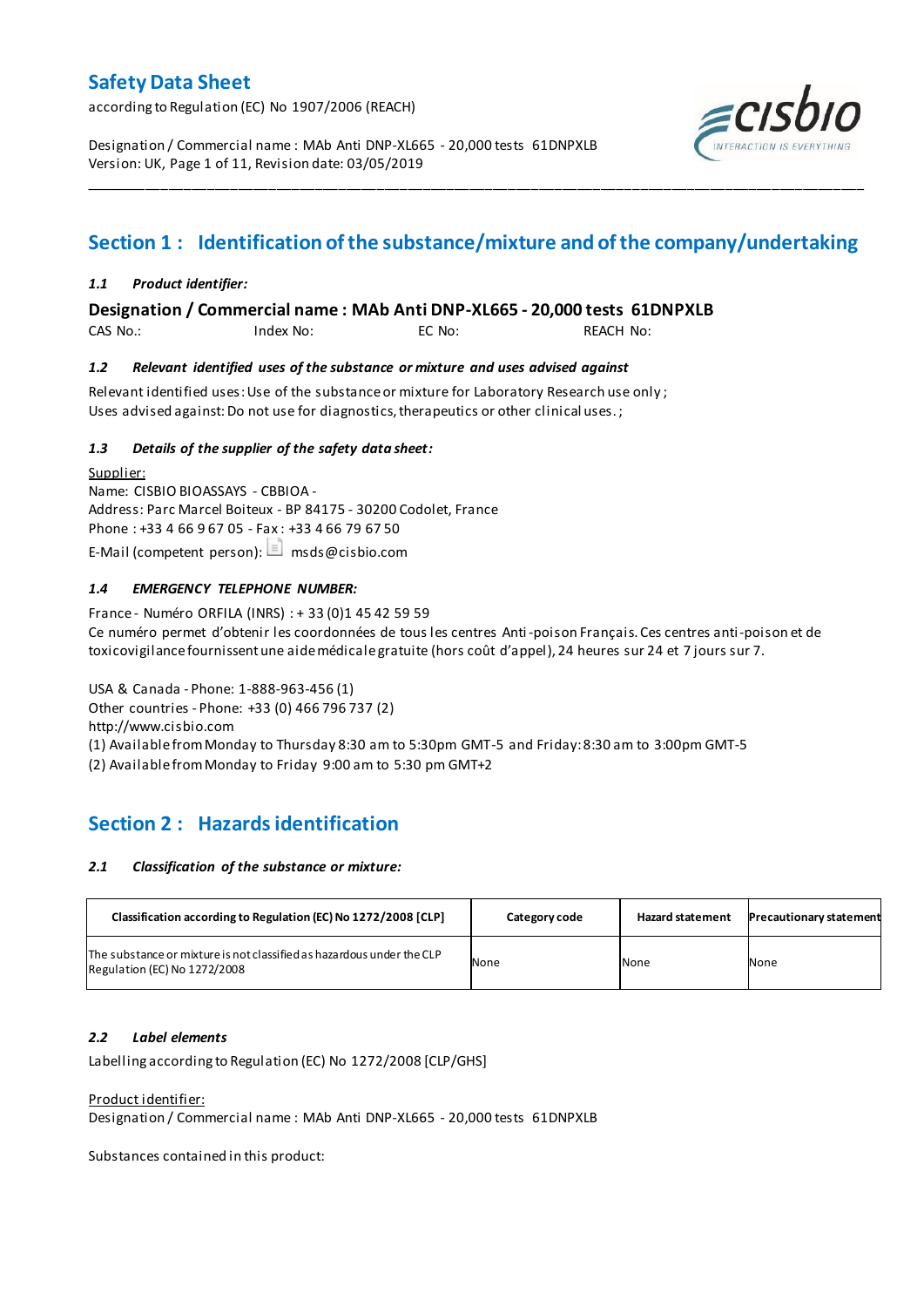according to Regulation (EC) No 1907/2006 (REACH)

Designation / Commercial name : MAb Anti DNP-XL665 - 20,000 tests 61DNPXLB Version: UK, Page 2 of 11, Revision date: 03/05/2019



Hazard pictograms

Signal word:

Hazard and precautionary statements:

#### *2.3 Other hazards*

The mixture does not contain substances classified as 'Substances of Very High Concern' (SVHC) >= 0.1% published by the European CHemicals Agency (ECHA) under article 57 of REACH. The mixture satisfies neither the PBT nor the vPvB criteria for mixtures in accordance with annexe XIII of the REACH regulations EC 1907/2006. ; Adverse human health effects and symptoms:

\_\_\_\_\_\_\_\_\_\_\_\_\_\_\_\_\_\_\_\_\_\_\_\_\_\_\_\_\_\_\_\_\_\_\_\_\_\_\_\_\_\_\_\_\_\_\_\_\_\_\_\_\_\_\_\_\_\_\_\_\_\_\_\_\_\_\_\_\_\_\_\_\_\_\_\_\_\_\_\_\_\_\_\_\_\_\_\_\_\_\_\_\_\_\_\_\_\_\_\_\_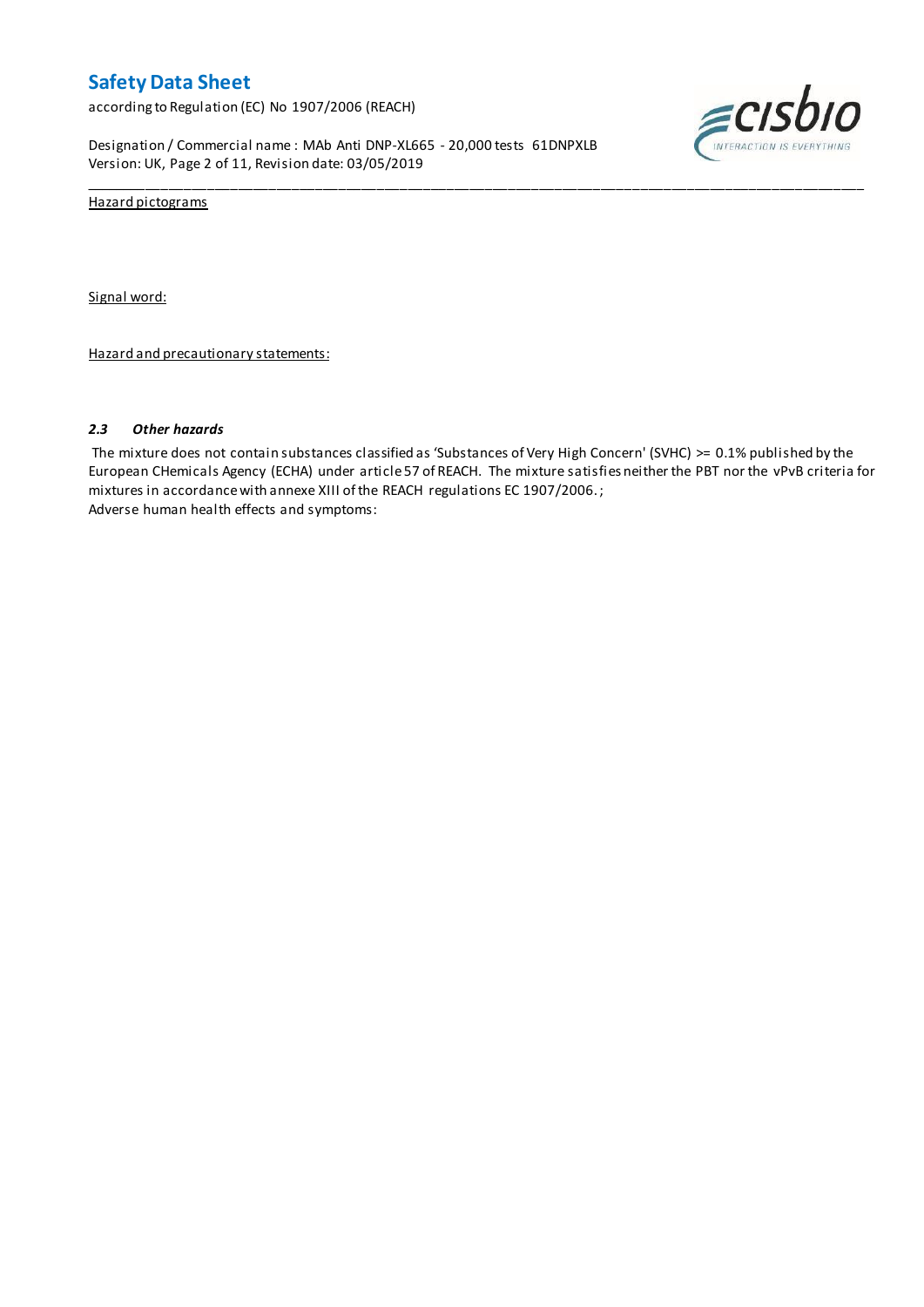according to Regulation (EC) No 1907/2006 (REACH)



Designation / Commercial name : MAb Anti DNP-XL665 - 20,000 tests 61DNPXLB Version: UK, Page 3 of 11, Revision date: 03/05/2019

# **Section 3 : Composition/information on ingredients**

### *3.2 Mixtures*

Hazardous ingredients:

This mixture does not contain any hazardous substances at the concentration limits given in Regulation (EC) No. 1272/2008 and OSHA Hazard Communication Standard 29 CFR 1910.1200.

\_\_\_\_\_\_\_\_\_\_\_\_\_\_\_\_\_\_\_\_\_\_\_\_\_\_\_\_\_\_\_\_\_\_\_\_\_\_\_\_\_\_\_\_\_\_\_\_\_\_\_\_\_\_\_\_\_\_\_\_\_\_\_\_\_\_\_\_\_\_\_\_\_\_\_\_\_\_\_\_\_\_\_\_\_\_\_\_\_\_\_\_\_\_\_\_\_\_\_\_\_

Additional information: Full text of H- and EUH-phrases: see SECTION 16.

# **Section 4 : First aid measures**

### *4.1 Description of first aid measures*

**General information**:Do not leave affected person unattended. ; Remove affected person from the danger area and lay down. ;

Following inhalation:In case of respiratory tract irritation, consult a physician. ; Provide fresh air.;

**Following skin contact**:After contact with skin, wash immediately with water ; Remove contaminated clothing ;

**Following eye contact**:After contact with the eyes, rinse with water with the eyelids open for a sufficient length of time, then consult an ophthalmologist immediately. ;

Following ingestion:Do NOT induce vomiting. ; Give nothing to eat or drink.; If accidentally swallowed rinse the mouth with plenty of water (only if the person is conscious) and obtain immediate medical attention. ; **Self-protection of the first aider**:

# *4.2 Most important symptoms and effects, both acute and delayed*

Symptoms:No known symptoms to date. ; Effects:

### *4.3 Indication of any immediate medical attention and special treatment needed*

Notes for the doctor:

### **Section 5 : Firefighting measures**

### *5.1 Extinguishing media:*

**Suitable extinguishing media**:This product is not flammable. Use extinguishing agent suitable for type of surrounding fire ;

### *5.2 Special hazards arising from the substance or mixture*

Hazardous combustion products:/

### *5.3 Advice for fire-fighters*

Wear Protective clothing. ;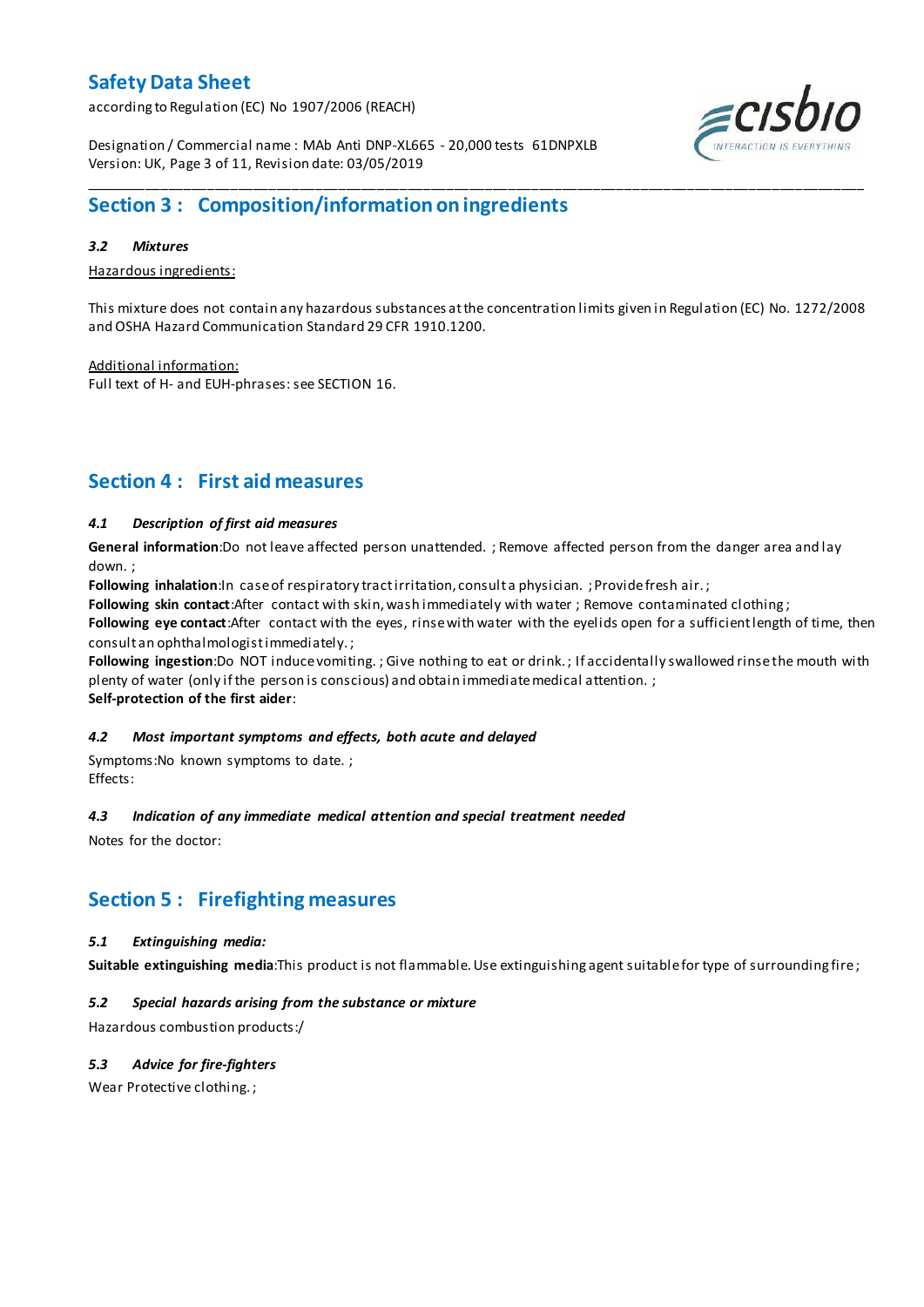according to Regulation (EC) No 1907/2006 (REACH)

Designation / Commercial name : MAb Anti DNP-XL665 - 20,000 tests 61DNPXLB Version: UK, Page 4 of 11, Revision date: 03/05/2019



# **Section 6 : Accidental release measures**

### *6.1 Personal precautions, protective equipment and emergency procedures*

Emergency procedures: Provide adequate ventilation. ; Emergency procedures: Remove persons to safety. ; Personal precautions: Use personal protection equipment (see section 8). ;

\_\_\_\_\_\_\_\_\_\_\_\_\_\_\_\_\_\_\_\_\_\_\_\_\_\_\_\_\_\_\_\_\_\_\_\_\_\_\_\_\_\_\_\_\_\_\_\_\_\_\_\_\_\_\_\_\_\_\_\_\_\_\_\_\_\_\_\_\_\_\_\_\_\_\_\_\_\_\_\_\_\_\_\_\_\_\_\_\_\_\_\_\_\_\_\_\_\_\_\_\_

### *6.2 Environmental precautions*

Do not allow to enter into surface water or drains. ; Ensure all waste water is collected and treated via a waste water treatment plant. ;

#### *6.3 Methods and material for containment and cleaning up*

For cleaning up:Suitable material for taking up: Absorbing material, organic ; Other information:

### *6.4 Reference to other sections*

Additional information:

# **Section 7 : Handling and storage**

### *7.1 Precautions for safe handling*

#### Protective measures:

Advice on safe handling:Avoid contact with skin, eyes and clothes. ; Avoid: Eye contact ; Avoid: Generation/formation of aerosols ; Avoid: Skin contact ; Avoid: inhalation ; In the immediate working surroundings there must be: Emergency shower installed ; In the immediate working surroundings there must be: Provide eye shower and label its location conspicuously ; Wash contaminated clothing immediately. ;

Fire preventions:

Do not eat, drink or smoke in areas where reagents are handled. ; Do not pipet by mouth ; Wear suitable one-way gloves at work ;

Advice on general occupational hygiene

Handle in accordance with good industrial hygiene and safety practice ; Observe technical data sheet. ; Remove contaminated, saturated clothing. ; Wash hands before breaks and after work. ;

### *7.2 Conditions for safe storage, including any incompatibilities*

Technical measures and storage conditions:

Requirements for storage rooms and vessels: Keep container tightly closed. ; Keep-store only in original container or in properly labeled containers ; Hints on storage assembly: Materials to avoid: Further information on storage conditions:

#### *7.3 Specific end uses:*

Recommendations on specific end uses: Observe technical data sheet. ;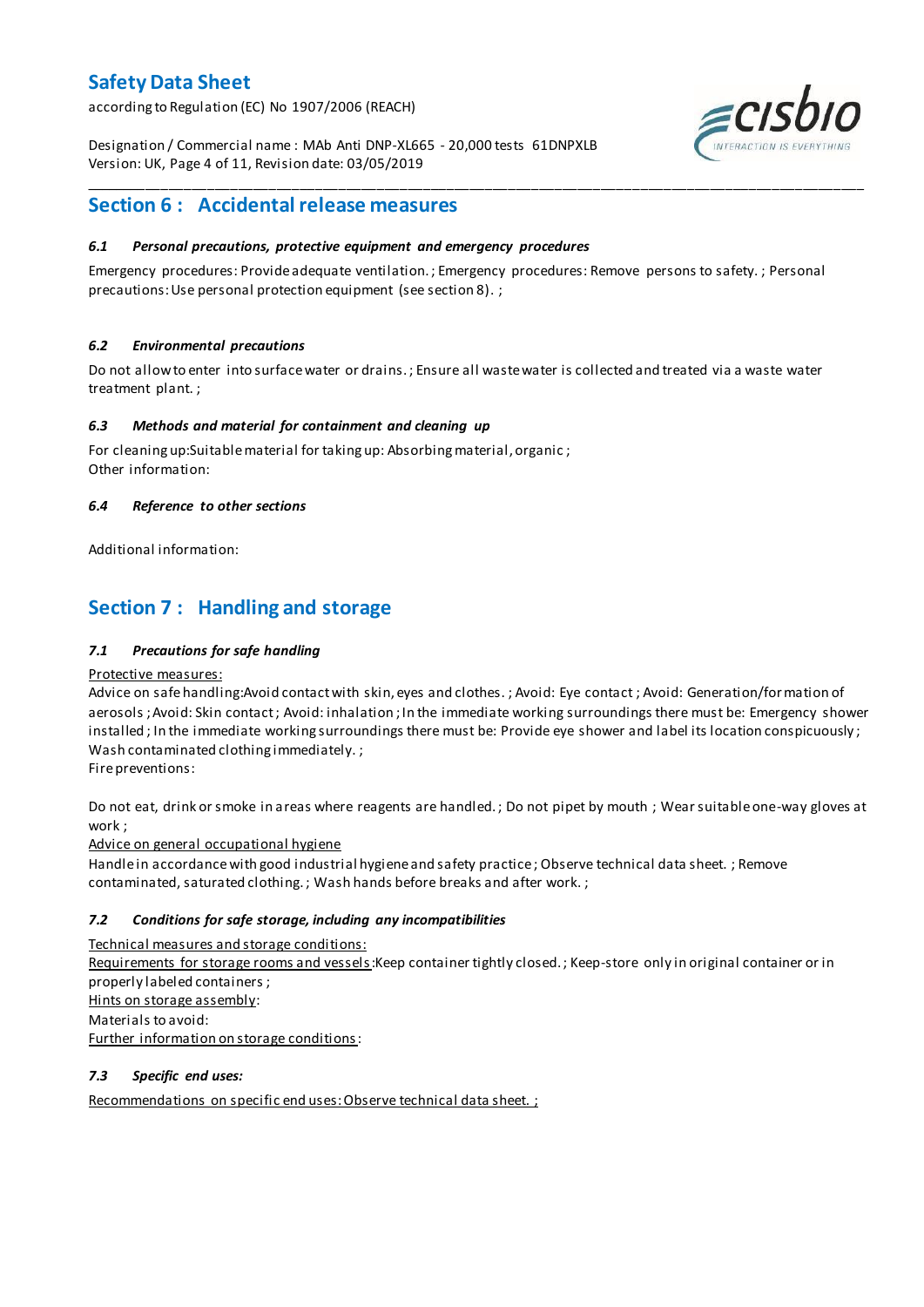according to Regulation (EC) No 1907/2006 (REACH)

Designation / Commercial name : MAb Anti DNP-XL665 - 20,000 tests 61DNPXLB Version: UK, Page 5 of 11, Revision date: 03/05/2019

\_\_\_\_\_\_\_\_\_\_\_\_\_\_\_\_\_\_\_\_\_\_\_\_\_\_\_\_\_\_\_\_\_\_\_\_\_\_\_\_\_\_\_\_\_\_\_\_\_\_\_\_\_\_\_\_\_\_\_\_\_\_\_\_\_\_\_\_\_\_\_\_\_\_\_\_\_\_\_\_\_\_\_\_\_\_\_\_\_\_\_\_\_\_\_\_\_\_\_\_\_



# **Section 8 : Exposure controls/personal protection**

### *8.1 Control parameters*

Preliminary remark:

- 8.1.1 Occupational exposure limits:
	- France
	- Spain
	- **•** Germany
	- Italia
	- Greece
	- UK
	- OSHA (USA)
- 8.1.2 Biological limit values (Germany):
- 8.1.3 Exposure limits at intended use (Germany):
- 8.1.4 DNEL/PNEC-values:
	- DNEL worker
	- DNEL consumer

DNEL remark:

• PNEC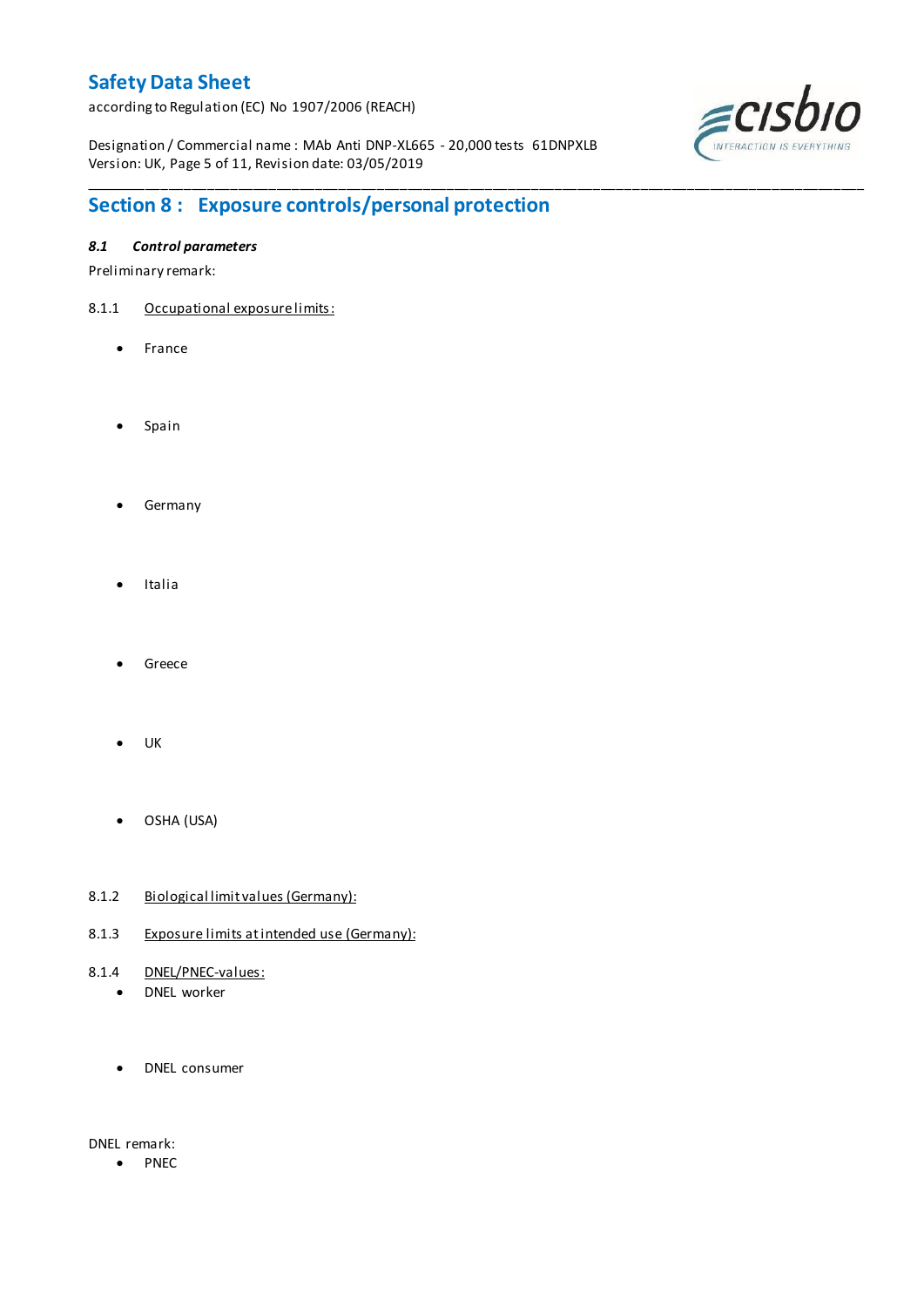according to Regulation (EC) No 1907/2006 (REACH)

 $ECIS$ 

Designation / Commercial name : MAb Anti DNP-XL665 - 20,000 tests 61DNPXLB Version: UK, Page 6 of 11, Revision date: 03/05/2019

PNEC remark: Control parameters remark:

#### *8.2 Exposure controls*

- 8.2.1 Appropriate engineering controls:
- 8.2.2 Personal protective equipment:

**Eye / Face protection**: Safety glasses with side-shields ;

**Skin protection**:Gloves ; Laboratory coats ;

**Respiratory protection**:Ensure adequate ventilation ;

**Thermal hazards**:

8.2.3 Environmental exposure controls:

# **Section 9 : Physical and chemical properties**

#### *9.1 Information on basic physical and chemical properties*

**Annearance** 

| N                     |        |
|-----------------------|--------|
| Physical state        | Solid; |
| Colour                | Blue   |
| Odour                 |        |
| Odour threshold (ppm) |        |

\_\_\_\_\_\_\_\_\_\_\_\_\_\_\_\_\_\_\_\_\_\_\_\_\_\_\_\_\_\_\_\_\_\_\_\_\_\_\_\_\_\_\_\_\_\_\_\_\_\_\_\_\_\_\_\_\_\_\_\_\_\_\_\_\_\_\_\_\_\_\_\_\_\_\_\_\_\_\_\_\_\_\_\_\_\_\_\_\_\_\_\_\_\_\_\_\_\_\_\_\_

|                                                             |                                           | Value | Concentration<br>(mol/L) | Method | Temperature (°C) | Pressure (kPa) | Remark |
|-------------------------------------------------------------|-------------------------------------------|-------|--------------------------|--------|------------------|----------------|--------|
| pн                                                          |                                           |       |                          |        |                  |                |        |
| Melting point (°C)                                          |                                           |       |                          |        |                  |                |        |
| Freezing point (°C)                                         |                                           |       |                          |        |                  |                |        |
| Initial boiling point/boiling range (°C)                    |                                           |       |                          |        |                  |                |        |
| Flash point (°C)                                            |                                           |       |                          |        |                  |                |        |
| Evaporation rate (kg/m <sup>2</sup> /h)                     |                                           |       |                          |        |                  |                |        |
| Flammability (type : ) (%)                                  |                                           |       |                          |        |                  |                |        |
| Upper/lower<br>flammability or explosive<br>limits          | Upper explosive limit<br>(%)              |       |                          |        |                  |                |        |
|                                                             | Lower explosive limit (%)                 |       |                          |        |                  |                |        |
| Vapour pressure (kPa)                                       |                                           |       |                          |        |                  |                |        |
| Vapour density (g/cm <sup>3</sup> )                         |                                           |       |                          |        |                  |                |        |
|                                                             | Density (g/cm <sup>3</sup> )              |       |                          |        |                  |                |        |
| Densities                                                   | Relative density (g/cm <sup>3</sup> )     |       |                          |        |                  |                |        |
|                                                             | Bulk density (g/cm <sup>3</sup> )         |       |                          |        |                  |                |        |
|                                                             | Critical density (g/cm <sup>3</sup> )     |       |                          |        |                  |                |        |
| Solubility (Type: ) (g/L)                                   |                                           |       |                          |        |                  |                |        |
| Partition coefficient (log Pow)<br>n-octanol/water at pH :  |                                           |       |                          |        |                  |                |        |
| Auto-ignition temperature (°C)                              |                                           |       |                          |        |                  |                |        |
| Decomposition temperature (°C)<br>Decomposition energy : kJ |                                           |       |                          |        |                  |                |        |
| Viscosity                                                   | Viscosity, dynamic (poiseuille)           |       |                          |        |                  |                |        |
|                                                             | Viscosity, cinematic (cm <sup>3</sup> /s) |       |                          |        |                  |                |        |
| Oxidising properties                                        |                                           |       |                          |        |                  |                |        |
| <b>Explosive properties</b>                                 |                                           |       |                          |        |                  |                |        |

#### *9.2 Other information:*

No other relevant data available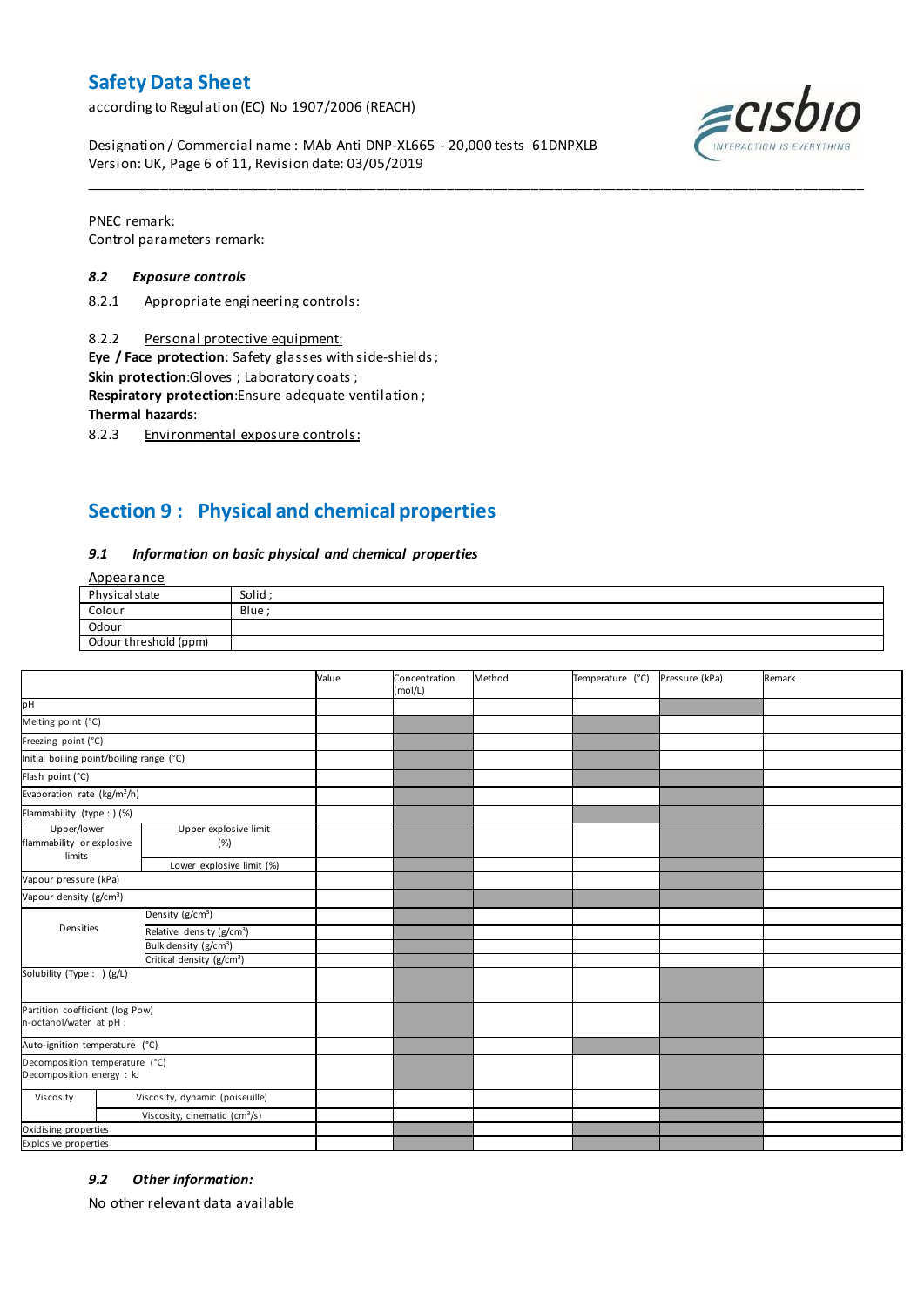according to Regulation (EC) No 1907/2006 (REACH)

Designation / Commercial name : MAb Anti DNP-XL665 - 20,000 tests 61DNPXLB Version: UK, Page 7 of 11, Revision date: 03/05/2019



### **Section 10 : Stability and reactivity**

- *10.1 Reactivity* This material is considered to be non-reactive under normal use conditions. ;
- *10.2 Chemical stability*
- *10.3 Possibility of hazardous reactions*
- *10.4 Conditions to avoid:*
- *10.5 Incompatible materials:*

### *10.6 Hazardous decomposition products:*

Does not decompose when used for intended uses. ; Thermal decomposition can lead to the escape of irritating gases and vapors. ;

\_\_\_\_\_\_\_\_\_\_\_\_\_\_\_\_\_\_\_\_\_\_\_\_\_\_\_\_\_\_\_\_\_\_\_\_\_\_\_\_\_\_\_\_\_\_\_\_\_\_\_\_\_\_\_\_\_\_\_\_\_\_\_\_\_\_\_\_\_\_\_\_\_\_\_\_\_\_\_\_\_\_\_\_\_\_\_\_\_\_\_\_\_\_\_\_\_\_\_\_\_

### **Section 11 : Toxicological information**

Toxicokinetics, metabolism and distribution

### *11.1 Information on toxicological effects*

#### Substances

**Acute toxicity**

Animal data: Acute oral toxicity:

Acute dermal toxicity:

Acute inhalative toxicity:

Practical experience / human evidence: Assessment / Classification: General Remark:

#### **Skin corrosion/irritation**

Animal data:

In-vitro skin test method: In-vitro skin test result: Assessment / Classification:

#### **Eye damage/irritation**

Animal data:

In vitro eye test method: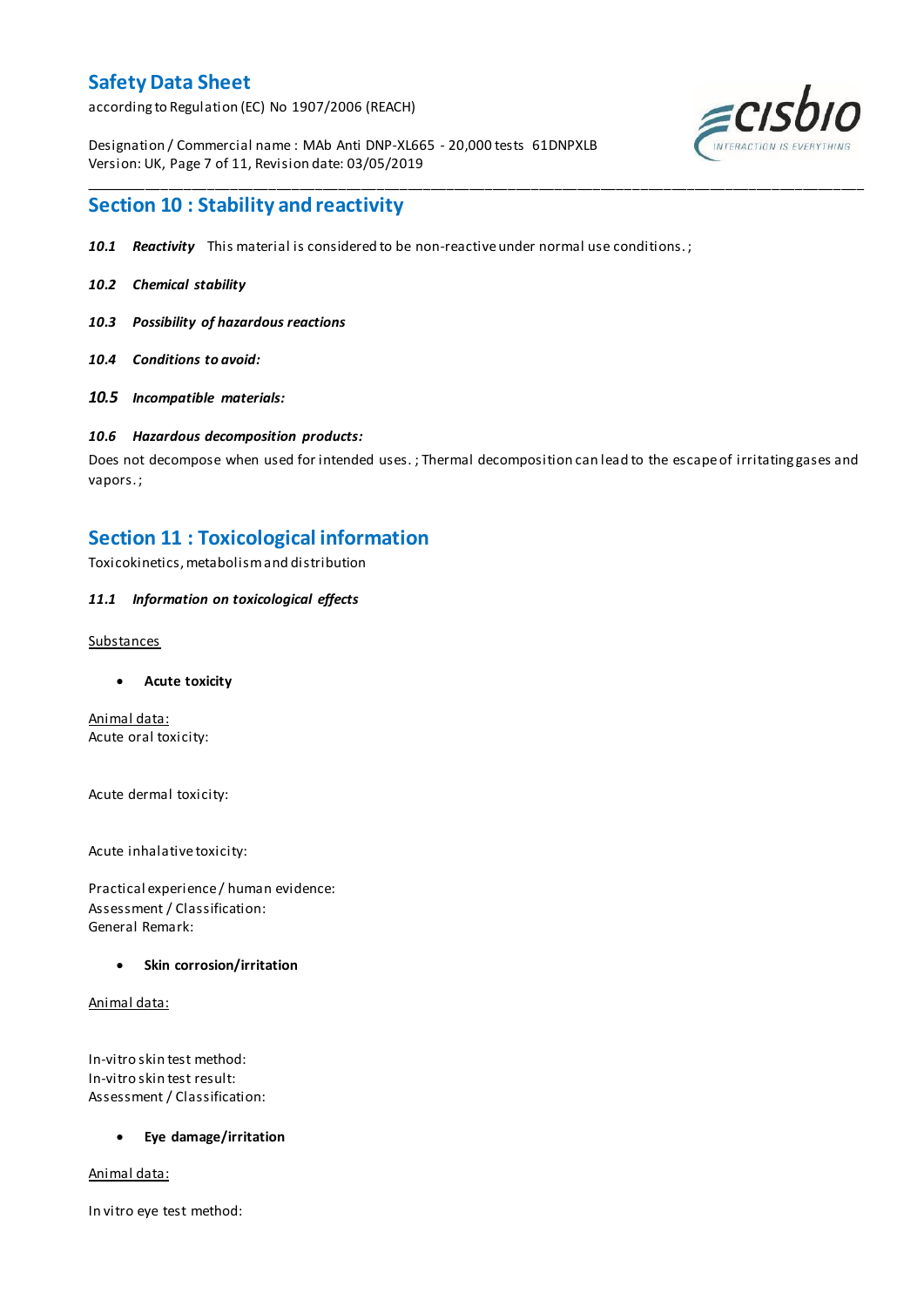according to Regulation (EC) No 1907/2006 (REACH)

Designation / Commercial name : MAb Anti DNP-XL665 - 20,000 tests 61DNPXLB Version: UK, Page 8 of 11, Revision date: 03/05/2019

In vitro eye test result: Assessment / Classification:

#### **CMR effects (carcinogenity, mutagenicity and toxicity for reproduction)**

\_\_\_\_\_\_\_\_\_\_\_\_\_\_\_\_\_\_\_\_\_\_\_\_\_\_\_\_\_\_\_\_\_\_\_\_\_\_\_\_\_\_\_\_\_\_\_\_\_\_\_\_\_\_\_\_\_\_\_\_\_\_\_\_\_\_\_\_\_\_\_\_\_\_\_\_\_\_\_\_\_\_\_\_\_\_\_\_\_\_\_\_\_\_\_\_\_\_\_\_\_

o Germ cell mutagenicity:

Animal data:

Assessment / Classification:

o Carcinogenicity

Practical experience / human evidence: Animal data:

Other information: Assessment / Classification:

o Reproductive toxicity

Practical experience / human evidence: Animal data:

Other information: Assessment / Classification:

Overall assessment on CMR properties:

- **Specific target organ toxicity (single exposure)**
	- o STOT SE 1 and 2

Animal data:

Other information:

o STOT SE 3

Practical experience / human evidence:

Other information: Assessment / Classification:

**Specific target organ toxicity (repeated exposure)**

Practical experience / human evidence: Animal data:

Assessment / Classification: Other information

**Aspiration hazard**

Practical experience / human evidence:

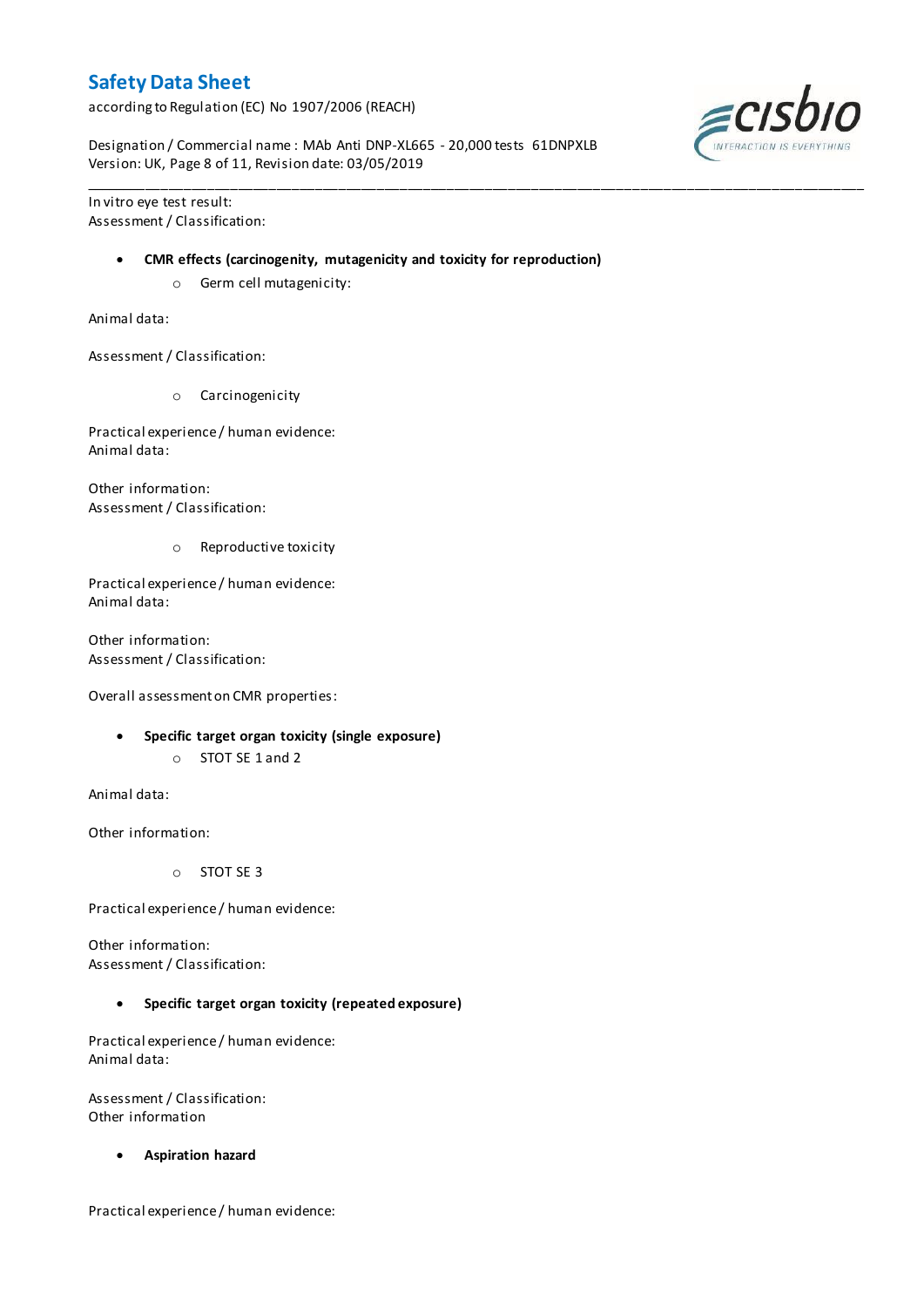according to Regulation (EC) No 1907/2006 (REACH)

Designation / Commercial name : MAb Anti DNP-XL665 - 20,000 tests 61DNPXLB Version: UK, Page 9 of 11, Revision date: 03/05/2019



Experimental data: viscosity data: see SECTION 9. Assessment / Classification: Remark:

11.1.1 Mixtures No toxicological information is available for the mixture itself

# **Section 12 : Ecological information**

In case that test data regarding one endpoint/differentiation exist for the mixture itself, the classification is carried out according to the substance criteria (excluding biodegradation and bioaccumulation). If no test data exist, the criteria for mixture classification has to be used (calculation method); in this case the toxicological data of the ingredients are shown.

\_\_\_\_\_\_\_\_\_\_\_\_\_\_\_\_\_\_\_\_\_\_\_\_\_\_\_\_\_\_\_\_\_\_\_\_\_\_\_\_\_\_\_\_\_\_\_\_\_\_\_\_\_\_\_\_\_\_\_\_\_\_\_\_\_\_\_\_\_\_\_\_\_\_\_\_\_\_\_\_\_\_\_\_\_\_\_\_\_\_\_\_\_\_\_\_\_\_\_\_\_

### *12.1 Aquatic toxicity:*

Acute (short-term) fish toxicity

Chronic (long-term) fish toxicity

Acute (short-term) toxicity to crustacea

Chronic (long-term) toxicity to crustacea

Acute (short-term) toxicity to algae and cyanobacteria

Toxicity to microorganisms and other aquatic plants / organisms

Assessment / Classification:

### *12.2 Persistence and degradability*

Biodegradation:

Abiotic Degradation:

Assessment / Classification:

#### *12.3 Bioaccumulative potential*

Bioconcentration factor (BCF):

*12.4 Mobility in soil*

#### *12.5 Results of PBT and vPvB assessment*

#### *12.6 Other adverse effects:*

Additional ecotoxicological information: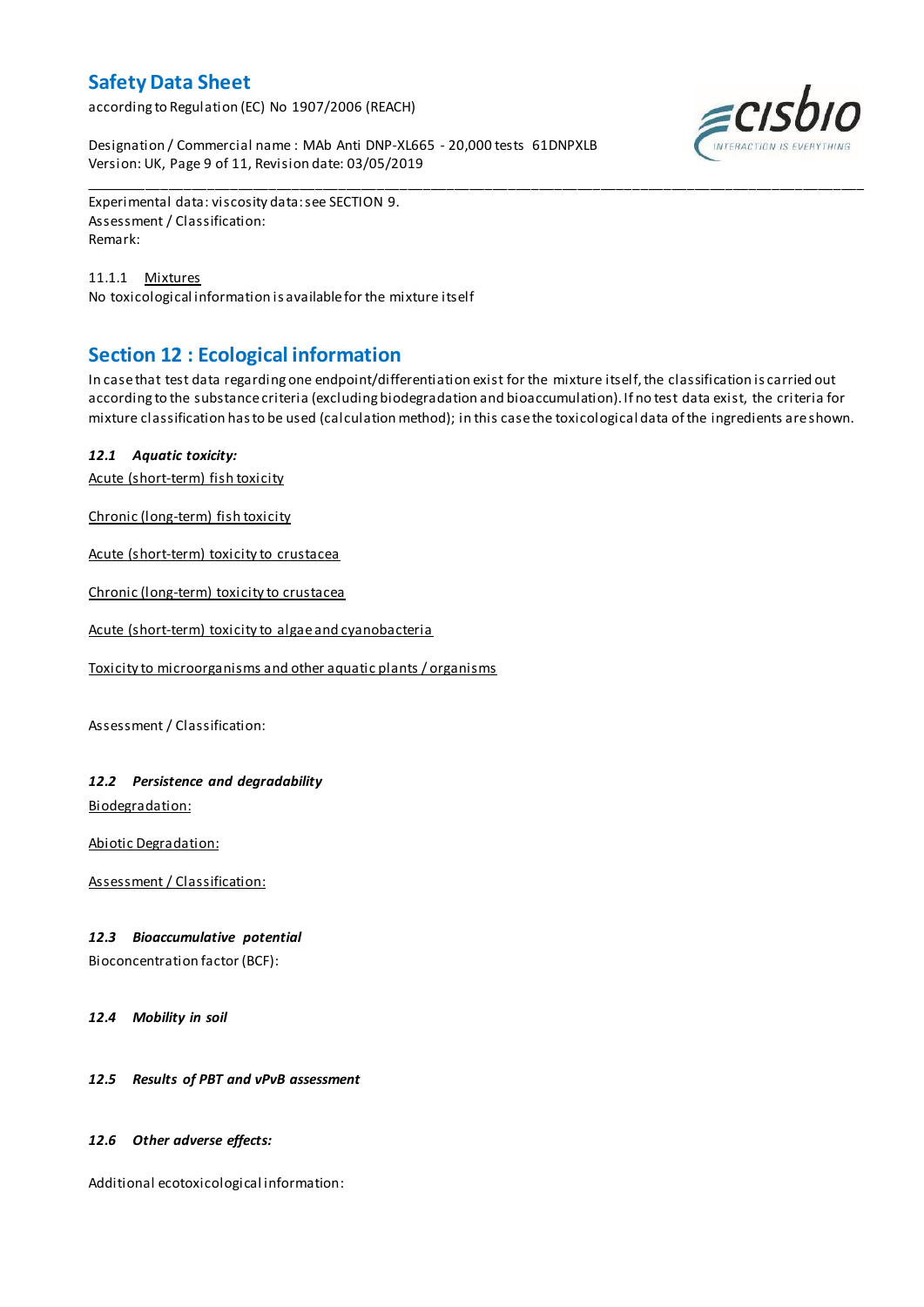according to Regulation (EC) No 1907/2006 (REACH)

Designation / Commercial name : MAb Anti DNP-XL665 - 20,000 tests 61DNPXLB Version: UK, Page 10 of 11, Revision date: 03/05/2019



### **Section 13 : Disposal considerations**

#### *13.1 Waste treatment methods*

Waste treatment options:Dispose of waste according to applicable legislation. ;

# **Section 14 : Transport information**

| <u>ADR/RID/AND/IMDG/IATA</u> |  |
|------------------------------|--|
| UN No.                       |  |
| UN Proper shipping name      |  |
| Transport hazard class(es)   |  |
| Hazard label(s)              |  |
|                              |  |
| Packing group                |  |
|                              |  |

\_\_\_\_\_\_\_\_\_\_\_\_\_\_\_\_\_\_\_\_\_\_\_\_\_\_\_\_\_\_\_\_\_\_\_\_\_\_\_\_\_\_\_\_\_\_\_\_\_\_\_\_\_\_\_\_\_\_\_\_\_\_\_\_\_\_\_\_\_\_\_\_\_\_\_\_\_\_\_\_\_\_\_\_\_\_\_\_\_\_\_\_\_\_\_\_\_\_\_\_\_

#### *Transport in bulk according to Annex II of MARPOL 73/78 and the IBC Code*

| Land transport (ADR/RID)                                             |                                               |
|----------------------------------------------------------------------|-----------------------------------------------|
| Classification code ADR:                                             | Special Provisions for ADR/RID:               |
| Limited quantities for ADR/RID:                                      | Excepted Quantities for ADR/RID:              |
| Packing Instructions for ADR/RID:                                    | Special packing provisions for ADR/RID:       |
| Mixed packing provisions:                                            |                                               |
| Portable tanks and bulk containers Instructions:                     |                                               |
| Portable tanks and bulk containers Special Provisions:               |                                               |
| <b>ADR Tank Code:</b>                                                | ADR Tank special provisions:                  |
| Vehicle for tank carriage:                                           |                                               |
| Special provisions for carriage Packages:                            |                                               |
| Special provisions for carriage Bulk:                                |                                               |
| Special provisions for carriage for loading, unloading and handling: |                                               |
| Special Provisions for carriage Operation:                           |                                               |
| Hazard identification No:                                            | Transport category (Tunnel restriction code): |
|                                                                      |                                               |
| Sea transport (IMDG)                                                 |                                               |
| Marine Pollutant:                                                    | Subsidiary risk(s) for IMDG:                  |
| Packing provisions for IMDG:                                         | Limited quantities for IMDG:                  |
| Packing instructions for IMDG:                                       | <b>IBC Instructions:</b>                      |
| <b>IBC Provisions:</b>                                               | <b>IMO</b> tank instructions:                 |
| UN tank instructions:                                                | Tanks and bulk Provisions:                    |
| EmS:                                                                 | Stowage and segregation for IMDG:             |
| Properties and observations:                                         |                                               |
|                                                                      |                                               |
| Inland waterway transport (ADN)                                      |                                               |
| Classification Code ADN:                                             | <b>Special Provisions ADN:</b>                |
| Limited quantities ADN:                                              | Excepted quantities ADN:                      |
| Carriage permitted:                                                  | Equipment required:                           |
| Provisions concerning loading and unloading:                         | Provisions concerning carriage:               |
| Number of blue cones/lights:                                         | Remark:                                       |
|                                                                      |                                               |
| Air transport (ICAO-TI / IATA-DGR)<br>Subsidiary risk for IATA:      | Excepted quantity for IATA:                   |
|                                                                      |                                               |

Passenger and Cargo Aircraft Limited Quantities Packing Instructions: Passenger and Cargo Aircraft Limited Quantities Maximal Net Quantity :